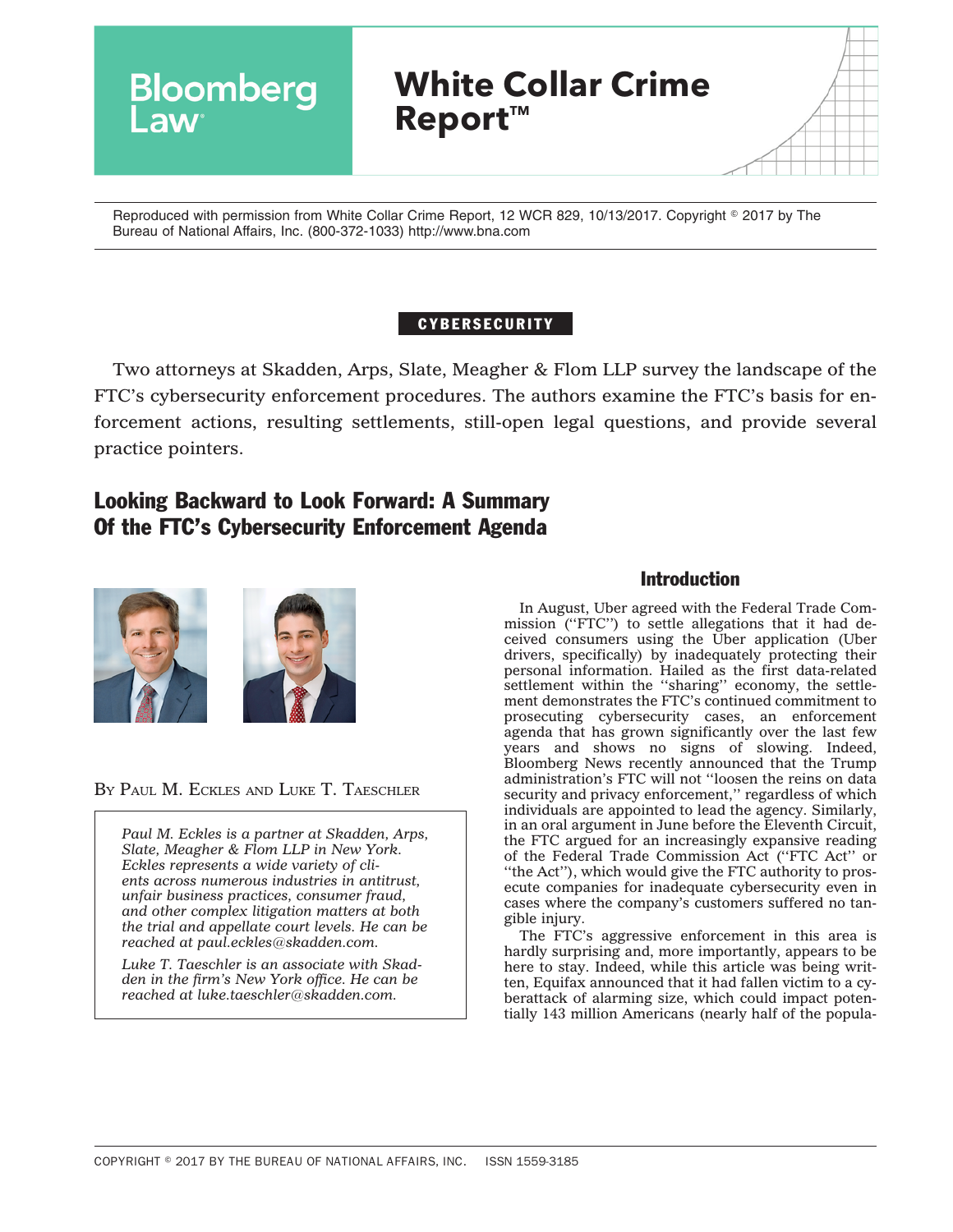tion of the United States). And, sure enough, about a week after the hack occurred, the FTC announced that it had opened an investigation into the matter. Given the FTC's clear commitment to these data breach prosecutions, as well as the ever-increasing quantity of data collected in the digital economy, this article surveys the FTC's cybersecurity law landscape, proceeding in three parts. Part I examines the FTC's basis for such actions—Section 5 of the FTC Act, 15 U.S.C. § 45—and the hallmark cases that have been litigated under the statute. Part II discusses recent FTC enforcement actions and the resulting settlements. Part III addresses still-open legal questions and provides practice pointers—synthesized from recent settlement decisions—in order to help companies establish and enforce cybersecurity policies that pass muster under the FTC Act. Finally, we note that while the FTC has wide prosecutorial authority under Section 5 to pursue cases related to all kinds of Internet conduct, this article focuses exclusively on the FTC's actions in response to data breaches.

# Part I: FTC Act Section 5's Applicability To Cybersecurity Prosecutions

Passed in 1914, and (most recently) substantively amended in 1994 and 2006, the FTC Act provides the legal authority the FTC has relied upon to prosecute cybersecurity cases. For the purposes of this article, we focus on two critical provisions of the Act—Section 5(a) and Section 5(n). Section 5(a) of the Act—often referred to as the consumer protection part of the statute empowers the FTC to police ''*unfair* or *deceptive* acts or practices in or affecting commerce.'' 15 U.S.C.  $§$  45(a)(1). Section 5(n), added by Congress in 1994, further explains that conduct is ''*unfair*'' only when it ''causes or is likely to cause substantial injury to consumers which is not reasonably avoidable by consumers themselves and not outweighed by countervailing benefits to consumers or competition.'' 15 U.S.C. § 45(n) (emphasis added). For years, the FTC largely interpreted Section 5 through the lens of traditional antitrust and consumer protection law, using it to police conduct identified as anticompetitive or unfair. (False advertising, for example, is often prosecuted under Section 5.)

But in 2005, with the explosion of the Internet and the advent of big data, the FTC began to use Section 5 in a new way—prosecuting companies with allegedly deficient cybersecurity policies (or, in some cases, no cybersecurity policies at all) on the grounds that such conduct was ''deceptive'' or ''unfair'' to consumers. Because many of the FTC's early cybersecurity prosecutions resulted in settlements, the FTC's strategy went largely untested in the federal courts. In fact, only in 2015 did the Third Circuit issue its landmark decision in *FTC v. Wyndham Worldwide Corp.*, the first decision to analyze the FTC's authority to regulate cybersecurity. In many ways, *Wyndham Worldwide* has set the stage for the aggressive cybersecurity enforcement we see today.

The *Wyndham Worldwide* case began when, on three occasions in 2008 and 2009, hackers accessed Wyndham Worldwide Corporation's (''Wyndham'') computer systems and stole personal and financial information from over 600,000 Wyndham customers. Collectively, the hacks led to over \$10.6 million in fraudulent charges and required the customers to spend time and money resolving the fraudulent charges and mitigating subsequent harm. In response to the hacks, the FTC sued, alleging that Wyndham's conduct—failing to adequately protect its customers' personal and financial information—amounted to an ''unfair'' practice under Section 5(a) of the FTC Act. Specifically, the FTC claimed that Wyndham, among other things, had (i) allowed hotels to store payment cards in clear readable text; (ii) used easily-guessed passwords for their property management systems; (iii) failed to use readily available security measures like firewalls or programs to detect and prevent unauthorized access to its systems; and (iv) failed to adopt appropriate incident response procedures (which may have prevented the later hacks given that the hackers used the same technical methods for each hack). *FTC v. Wyndham Worldwide Corp.*, 799 F.3d 236, 240-41 (2d Cir. 2015). Wyndham moved to dismiss the complaint, arguing that Section 5(a)'s unfairness prong did not grant the FTC the authority to regulate cybersecurity-related conduct. The district court denied Wyndham's motion, and the Third Circuit granted interlocutory appeal on the question.

The Third Circuit likewise rejected Wyndham's argument, holding that the FTC has authority to regulate cybersecurity under Section 5(a)'s unfairness prong. The court concluded the FTC can prosecute unfairness claims based on cybersecurity-related conduct whenever, as required by Section 5(n), the challenged conduct causes consumers a substantial, unjustified injury that they could not have reasonably avoided. *Id*. at 245- 47. Because the FTC's complaint demonstrated that Wyndham's customers had suffered such an injury, the Third Circuit allowed the case to proceed.

While *Wyndham Worldwide* was a victory for the FTC's cybersecurity agenda in that it supported the agency's authority to regulate cybersecurity conduct generally, recent developments indicate that the FTC's authority in such cases may be narrower than *Wyndham Worldwide* initially suggested. In June, for example, the Eleventh Circuit heard oral argument in another critical cybersecurity case, *LabMD, Inc. v. FTC*. LabMD was a clinical laboratory that operated from 2001 to 2014. In 2005, LabMD's billing manager downloaded a file sharing program called LimeWire on her work computer and, as a result of downloading the program, shared publicly much of the information on her computer. One of the shared files—the ''1718 file'' contained sensitive personal information for roughly 9,300 LabMD patients. In 2008, LabMD was approached by Tiversa Holding Company (''Tiversa''), a data security company that had downloaded the 1718 file as a business tactic in the hopes that LabMD would hire Tiversa to strengthen LabMD's cybersecurity policies. When LabMD refused to retain Tiversa, Tiversa shared the file with the FTC. The FTC then opened an administrative action alleging that LabMD's inadequate cybersecurity constituted ''unfair'' competition under Section 5 of the FTC Act and entered a Final Order requiring the company to implement several cybersecurity compliance measures.

LabMD appealed to the Eleventh Circuit and also sought to stay the FTC's order pending the results of its appeal. LabMD's argument was simple: unlike in *Wyndham Worldwide*, where customers' data was publicly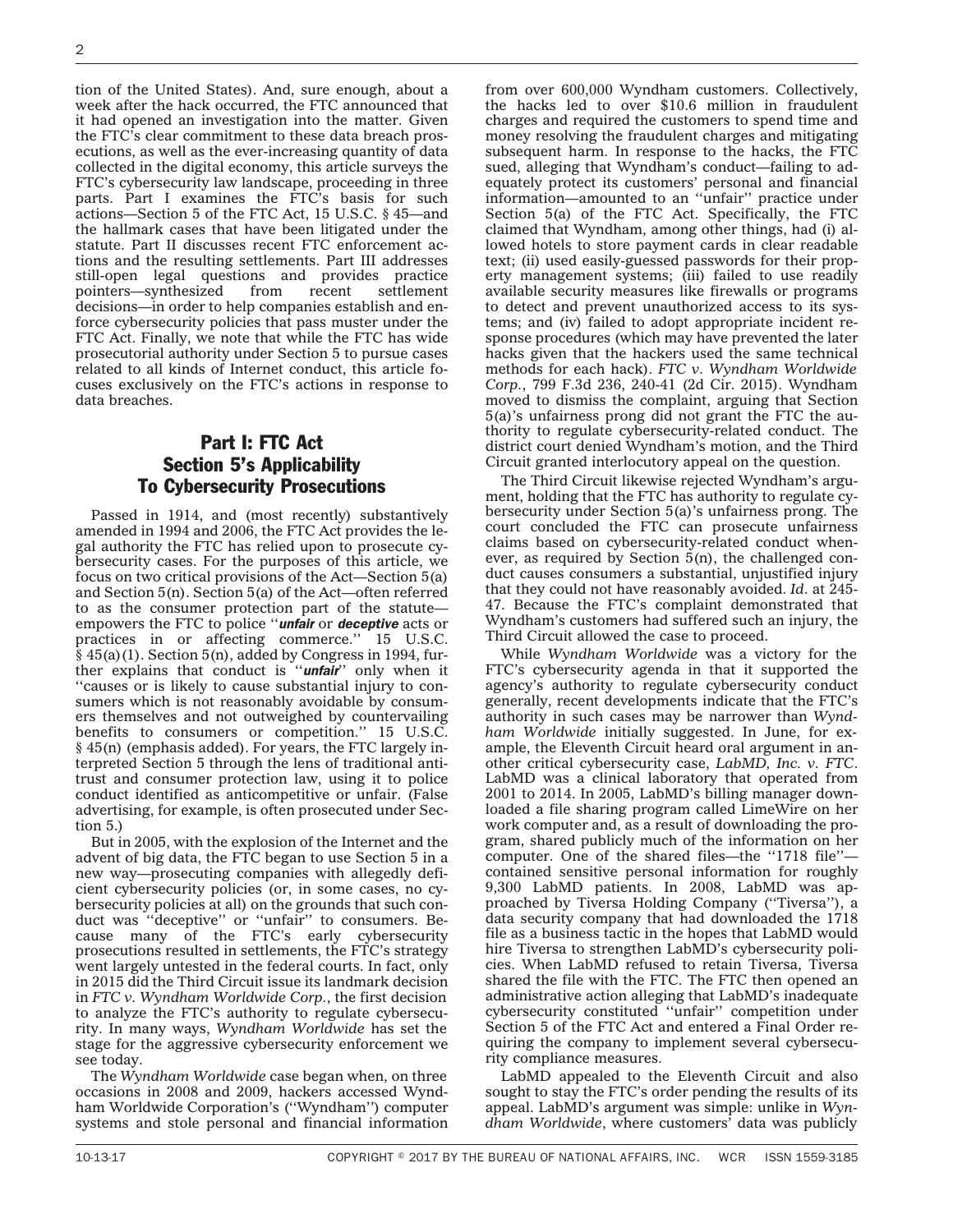hacked and then used to commit millions of dollars' worth of fraudulent transactions, the leak of LabMD's 1718 file did not cause—and was not likely to cause substantial injury to consumers, as required under Section 5(n). Specifically, LabMD submitted that none of its customers had suffered any harm; none had fallen victim to identity theft or had their personal medical information stolen. The FTC disagreed, responding that the leak of ''the 1718 file was likely to cause substantial injury'' to LabMD's customers for two reasons. First, the FTC argued the phrase ''likely to cause'' in Section 5(n) need not mean ''probable''; instead, the FTC interpreted the language to cover cases raising ''significant risk,'' in which ''the potential injury is large, even if the likelihood of the injury occurring is low.'' *LabMD Inc. v. FTC*, 678 F. App'x 816, 820-21 (11th Cir. 2016). Second, as to whether the injury was ''substantial,'' the FTC argued it did not matter that none of LabMD's customers data was ever publicly disclosed; instead, it claimed that even ''purely conceptual'' harm—i.e., the harm that would have occurred had the data been publicly released—was sufficient to satisfy Section 5(n)'s ''substantial injury'' requirement. *Id.*

In November 2016, the Eleventh Circuit granted LabMD's request for a stay. In its opinion, the court viewed the FTC's interpretation of Section 5(n)'s ''likely to cause'' and ''substantial injury'' language with skepticism, acknowledging that the proposed interpretation raised ''a serious legal question.'' *Id.* On June 21, 2017, during oral argument on the merits of the case, the court again called into question the FTC's position. Indeed, as Judge Tjoflat observed when commenting on the alleged injury to LabMD customers: ''A tree fell and nobody heard it—that's the kind of case we have here.'' [Oral Argument](http://www.ca11.uscourts.gov/oral-argument-recordings?title=&field_oar_case_name_value=labmd&field_oral_argument_date_value%5Bvalue%5D%5Byear%5D=&field_oral_argument_date_value%5Bvalue%5D%5Bmonth%5D=) at 16:00-16:06, *LabMD Inc. v. FTC*, No. 16-16270 (11th Cir. June 21, 2017).

Equally instructive, the Eleventh Circuit also expressed doubts about the merits of the FTC's case during oral argument, questioning whether it made sense to use the agency's proposed ''reasonableness'' standard in these data security cases. In this respect, the Court suggested that using a ''reasonableness'' standard may be insufficiently vague, calling it as ''nebulous as you can get'' in that it fails to provide businesses fair notice as to the type of conduct that violates the statute. Id. at 22:52-22:56. In fact, the Court went so far as to say that a reasonableness standard could result in serious hindsight bias, and that it may not be a good public policy objective for the FTC to have an ''unlimited license to find out what is reasonable and is unreasonable in the economy.'' *Id.* at 31:09-31:27. In response, the FTC conceded that a reasonableness standard would create an ever-shifting target for compliance, but still insisted that businesses could comply with the standard (and in fact do so routinely in tort law) and that Congress intended to adopt a reasonableness standard in passing the FTC Act.

Given the Eleventh Circuit's initial reactions to the FTC's position, both in its stay opinion and during oral argument, a final decision in *LabMD* should provide more clarity. The Eleventh Circuit should provide guidance on what type of consumer injury is required under Section 5 and, in so doing, could meaningfully restrict the FTC's authority to initiate cybersecurity prosecutions going forward.

## Part II: The FTC's Prosecutions Of (and Settlements With) Uber and Ashley Madison

Despite the Eleventh Circuit's initial skepticism over the FTC's approach in *LabMD*, the agency continues to aggressively prosecute and settle cybersecurity cases under Section 5. The most recent example, as mentioned earlier, is the FTC's August 2017 settlement with Uber flowing from a data breach in 2014. This section provides a brief overview of the Uber settlement as well as one other recent settlement—the FTC's settlement with website Ashley Madison, secured at the end of 2016. In particular, it focuses on the relief won by the FTC in those cases, explaining the compliance policies and procedures that Uber and Ashley Madison agreed to as part of the settlements.

Uber In 2014, hackers breached Uber's servers and were able to access a file that contained sensitive personal information of Uber drivers, including some drivers' names, driver licenses, bank account and routing numbers, and social security numbers. Prior to the hack, Uber had repeatedly assured its customers—both its drivers and riders—that their personal information was secure. For example, Uber's privacy policy promised its customers that Uber used ''standard, industrywide, commercially reasonable security practices'' in order to safeguard their data. Complaint at 16, *Uber Techs., Inc*., No. 1523054 (F.T.C. Aug. 15, 2017), [https://](https://www.ftc.gov/system/files/documents/cases/1523054_uber_technologies_complaint.pdf) [www.ftc.gov/system/files/documents/cases/1523054\\_](https://www.ftc.gov/system/files/documents/cases/1523054_uber_technologies_complaint.pdf) uber technologies complaint.pdf. Uber's customer service representatives likewise made similar statements to customers, assuring them that Uber used ''the most up to date technology and services,'' was ''extra vigilant in protecting all private and personal information,'' and kept customers' information ''secure and encrypted to the highest security standards available.'' *Id*. at 17.

During its investigation into the Uber data breach, the FTC learned that the breach began when an intruder accessed Uber's cloud-based storage platform the Amazon S3 Datastore provided by Amazon Web Services. The FTC traced the breach back to an Uber engineer who had publicly posted to GitHub, a codesharing website used by software developers, an access key that granted full administrative privileges to all data and documents stored on Uber's Amazon S3 Datastore. The FTC found that Uber could have adopted a number of practices that may have prevented the breach; specifically, the FTC found that Uber had (i) failed to require programmers and engineers accessing the Amazon S3 Datastore to use distinct access keys for distinct portions of the database, instead permitting all programmers and engineers to use a single access key that provided full administrative privileges over all data within the Amazon S3 Datastore; (ii) failed to restrict access to systems based on employees' job functions; and (iii) failed to require a more developed, multi-factor authentication process for granting access to its Amazon S3 Datastore. *Id*. at 18. The FTC also learned that the file was both unencrypted and stored in fully readable text, making it significantly easier for the hacker to access the data in usable form. Given these cybersecurity missteps, the FTC alleged that Uber's prior representations about the robustness of its cybersecurity practices were ''false or misleading.''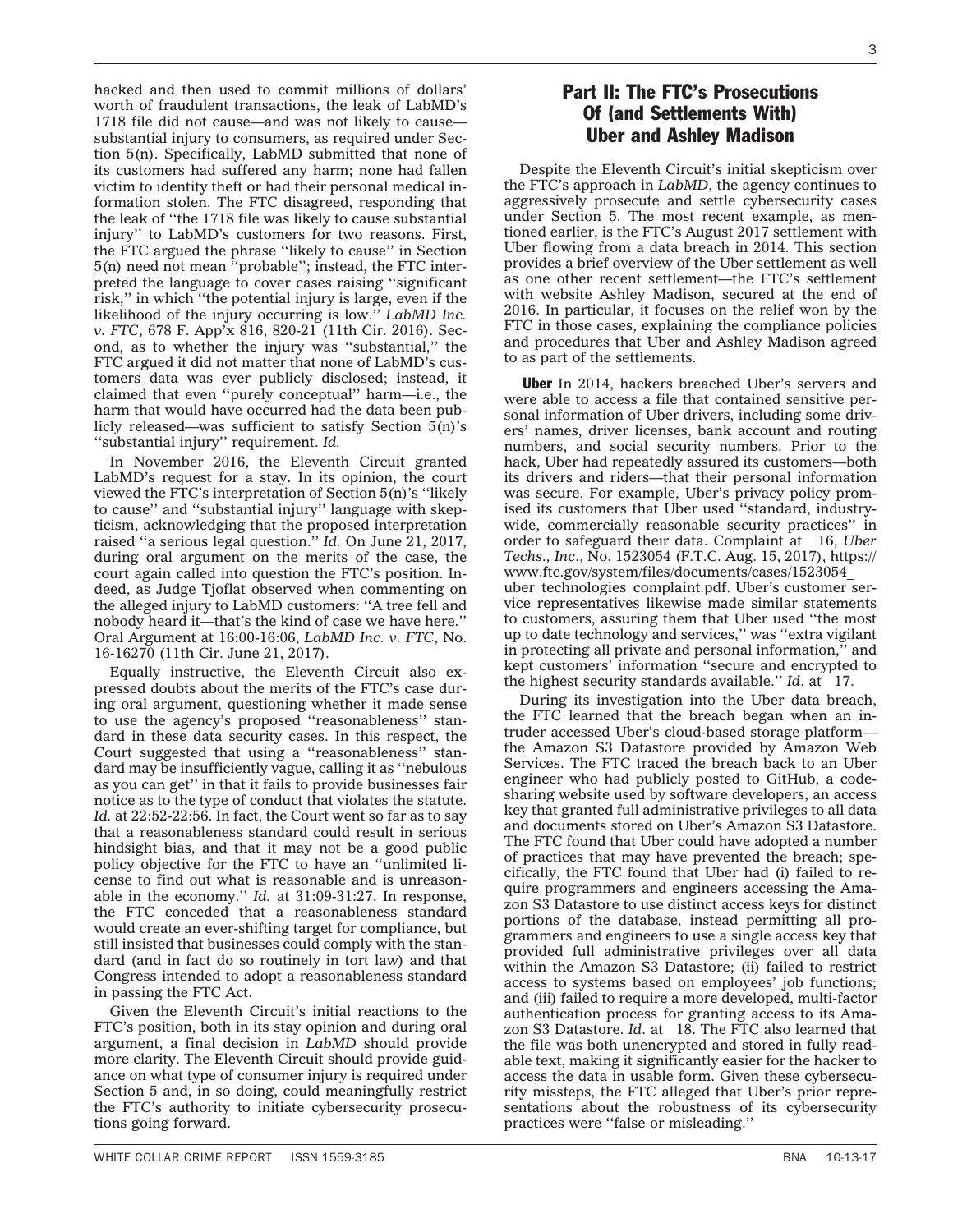In addition to the 2014 data breach, the FTC also took issue with Uber's public statements, in which Uber claimed to actively monitor users' personal information. For example, in a November 18, 2014 announcement responding to customer concerns about data security, Uber stated that '' access to rider and driver accounts is being closely monitored and audited by data security specialists on an ongoing basis." *Id.* at 11. According to the FTC, Uber did not live up to this promise because, although Uber had set up an automated system to deal with user data concerns, it ''did not timely follow up on automated alerts concerning the potential misuse of consumer personal information.'' *Id*. at 13. Moreover, the FTC alleged that Uber failed to monitor internal access to personal information unless an employee specifically reported that a co-worker had inappropriately accessed a user's data. As with the data breach, the FTC alleged that Uber's statements were ''false or misleading'' because they did not accurately reflect the on-theground reality of Uber's cybersecurity practices.

Uber settled with the FTC in August 2017, agreeing to two critical conditions. First, Uber agreed not to misrepresent the extent to which it:

(i) monitors internal access to consumer's personal information, or

)ii) protects the privacy, confidentiality, security, or integrity of such information.

Second, and more interestingly, Uber agreed to establish and implement a ''Mandated Privacy Program'' in order to protect the confidentiality of consumers' personal information and to study and address any privacy risks related to development of new or existing Uber services. Notably, the settlement agreement contained important procedural requirements, particularly in relation to the Mandatory Privacy Program. For example, Uber must make periodic compliance reports, sworn under penalty of perjury, to the FTC and must obtain written assessments of the Mandatory Privacy Program from a qualified, objective, and independent third-party.

Ashley Madison By way of background, Ashley Madison is a website designed to connect married individuals seeking to have extra-marital affairs. It is owned by Ruby Corp. (''Ruby''), which also owns and operates other dating websites like CougarLife.com, Established-Men.com, and ManCrunch.com. The FTC's prosecution of Ruby and Ashley Madison began on July 12, 2015, when Ashley Madison employees first noticed that a large data file was being transferred from one database to another. Sure enough, a notice appeared on Ashley Madison's servers the following day, stating that the company had been hacked, demanding immediate shut down of AshleyMadison.com, and warning that refusal to do so would lead to the release of all customer records for the sites.

On August 18 and 20, 2015, the hackers did precisely that, leaking 9.7 gigabytes of information pertaining to more than 36 million Ashley Madison customers. In many ways, the FTC's prosecution of Ashley Madison was strikingly similar to its prosecution of Uber. For example, the FTC likewise seized on Ashley Madison's public statements touting the strength of its cybersecurity, including statements that the site was ''100% secure,'' ''risk free,'' ''completely anonymous,'' and the site's portrayal of a ''Trusted Security Award'' icon that

claimed the site was an ''SSL Secure Site.'' Complaint at 30, *FTC v. Ruby Corp*., No. 1:16-cv-02438 (D.D.C. Dec. 14, 2016), ECF No. 1. And just as it did with Uber, the FTC claimed that these representations were ''false and misleading'' because, in reality, Ashley Madison was doing far less to protect its customers' data. Indeed, the FTC identified a host of practices that undermined Ashley Madison's security-related claims; specifically, the FTC took issue with Ashley Madison's failure to:

(i) have a written information security policy;

(ii) implement reasonable access controls, such as revoking passwords for ex-employees, regularly monitoring unsuccessful login attempts, or restricting access to systems based on employees' job functions;

(iii) adequately train personnel to perform data security-related duties; (iv) engage third-party service providers to implement reasonable security; and

(iv) monitor activity on the Ashley Madison systems and servers. *Id*. at 31.

The FTC also targeted Ashley Madison for failing to delete the accounts of those customers who paid for Ashley Madison's "Full Delete" service, an offering through which Ashley Madison customers purportedly could pay the company to delete all the personal information associated with their accounts.

Ashley Madison eventually decided to settle with the FTC, and the settlement it reached strongly resembled the one the FTC just entered with Uber. Indeed, Ashley Madison likewise agreed not to make any false or misleading representations regarding the extent of its cybersecurity policies, and to implement a Mandatory Data Security Program. But for all the similarities between the Uber and Ashley Madison actions and settlements, there were two noticeable differences. First, the FTC obtained monetary relief from Ashley Madison, securing a judgment of \$8.75 million. (The FTC suspended part of the judgment because of Ashley Madison's financial condition, agreeing to collect \$825,500 from Ashley Madison but preserving the right to collect the remaining balance should it become clear that Ashley Madison misrepresented its financial condition.) Second, in addition to alleging that Ashley Madison's cybersecurity practices were deceptive, the FTC also claimed that the company's failure to take reasonable steps to protect customer information constituted an ''unfair'' practice under Section 5(a) of the FTC Act.

#### Part III: Open Legal Questions and Practice Pointers

Because the FTC's prosecution of cybersecurity cases is a relatively new phenomenon, a number of legal questions remain open in such cases. At a threshold level, for example, there is the question of whether and to what extent the FTC can prosecute data security cases that do not involve misrepresentations about a company's cybersecurity protocols. The easiest cases for the FTC to prosecute are those involving affirmative misrepresentations about the steps a company has taken to protect user data, which allow the FTC to use a more traditional deception-based theory under Section 5. Conversely, for unfairness-based actions, there is significantly more uncertainty about how the FTC can prove a violation of the FTC Act. Specifically, it remains